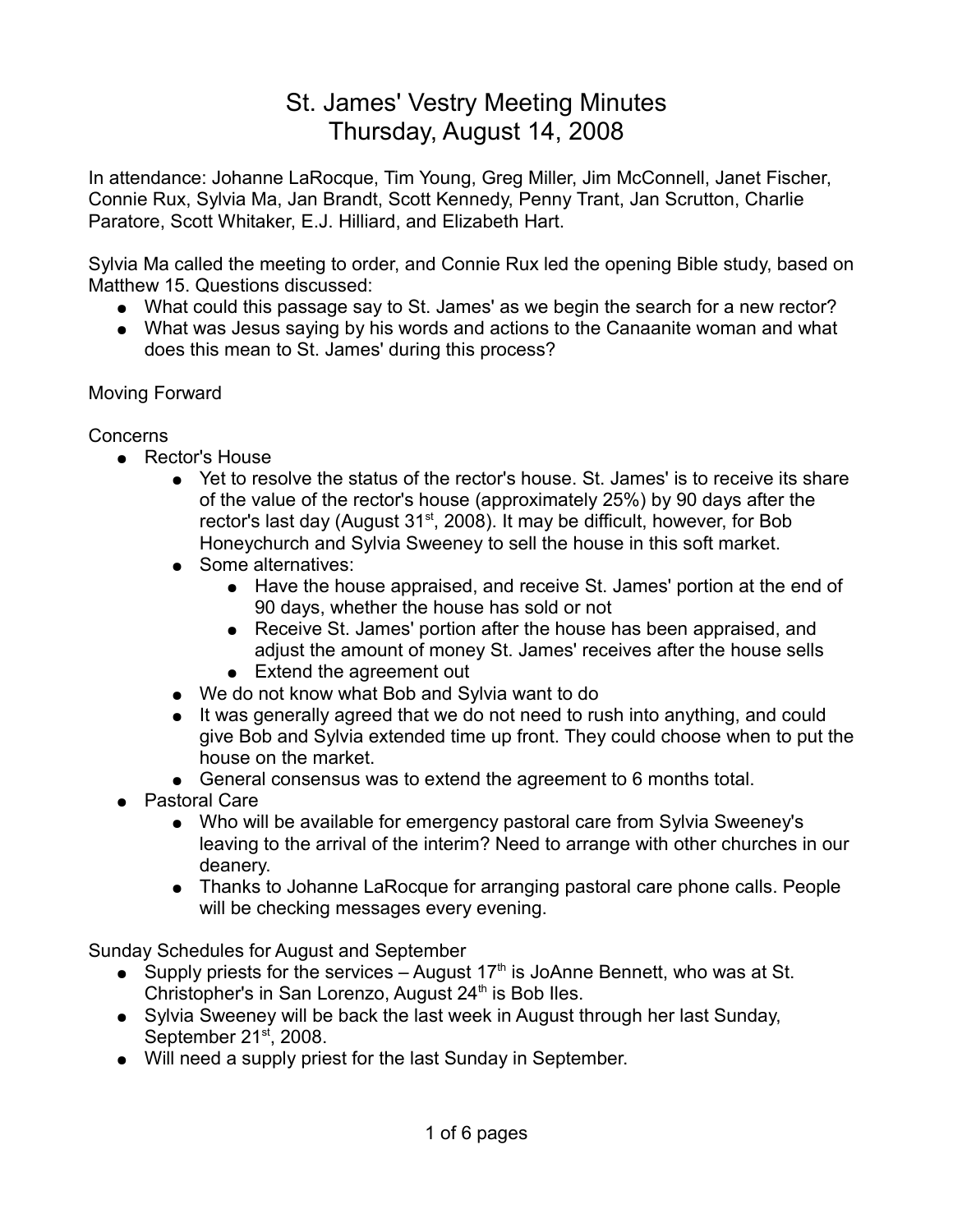Farewell party for Sylvia Sweeney

- The farewell party for Sylvia Sweeney is Sunday, September  $21^{st}$ . There will be a party at the 10 am coffee hour with a cake and fruit/cheese platters.
- Sylvia Ma has written up an article about Sylvia's party for the Window.
- Sylvia Ma will purchase gift suggestion was a gift certificate at a bookstore

Points of Contact

- **•** Beginning September  $1<sup>st</sup>$ , 2008 the vestry will be in charge of the church, including the paid staff – the sexton, the secretary, the music director and the nursery attendant.
- Points of contact for paid staff:
	- Sexton, Art Gallardo Barbara Dabney
	- $\bullet$  Secretary, Linda LeGere E.J. Hilliard
	- Music director, Katherine LaRose Sylvia Ma
	- Nursery attendant, Suzanne David Jan Scrutton

Personnel Handbook

- In 2006, the vestry developed a Personnel Handbook, but it was never approved by the vestry.
- E.J. Hilliard will be reviewing it, and meeting with the Lead Team. The Lead Team will bring the report to the vestry.

Interim Search Committee

- Three people from the vestry will serve as the interim search committee.
- There are four interim candidates. The committee will go through the resumes, contact each candidate, go through a first round phone interview, and narrow the candidate list down to two. The committee will also need to talk to the candidates' references.
- The vestry will interview the two remaining candidates.
- There is a Diocesan template for interims in terms of salary, benefits, etc.
- What are we looking for in an interim?
	- Interim should do pastoral care as well as be the interim
	- Want interim experience (preferred) or at least interim training
	- Want someone who lives in the Bay Area (note: interim has to be canonically resident in the Diocese of California).
- How long should the interim period be? Up to a year or until we choose a new rector
- Start date? At the outside, the interim should be here before Advent. Other suggested start dates are October  $12<sup>th</sup>$  or  $26<sup>th</sup>$  (not  $19<sup>th</sup>$ , Consecration Sunday), or possibly the beginning of November.
- If the four candidates are not suitable, we will need to go back to Michael Barlowe to get more candidates.
- Jim McConnell, Greg Miller and Penny Trant are the members of the Interim Search **Committee**

Application for Search Committee for our new Rector

- Janet Fischer presented a draft of the application
- All applications will go to either the senior or junior warden
- Janet found an old search committee application from 8 years ago. In the old application it was stated that you must be an Episcopalian and an active church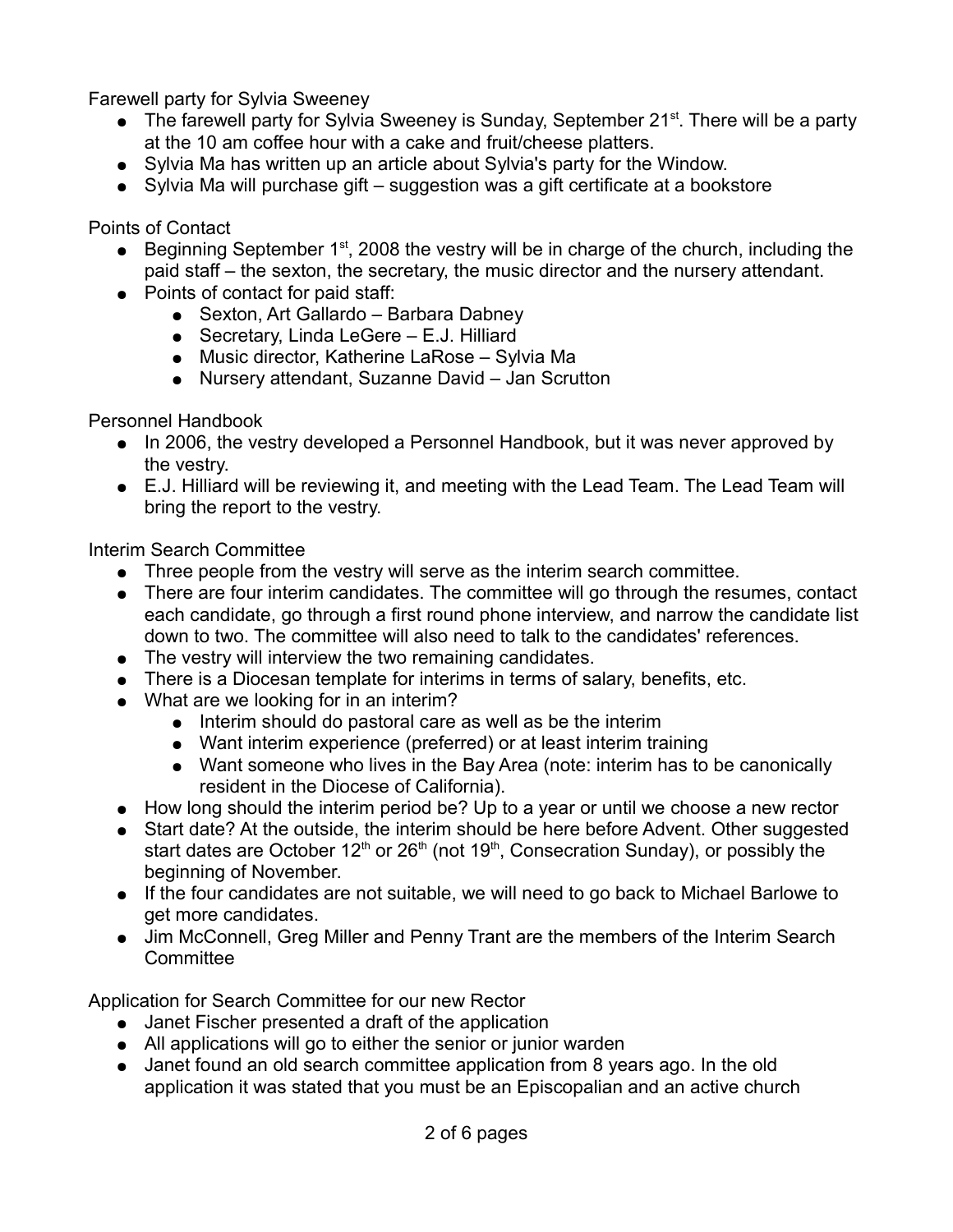member. It also asked for the date of Baptism, Confirmation, etc. Will check with bylaws regarding who is considered a member.

- Add to question 2: Please list the strengths and EXPERIENCES that you feel you would bring to the Search Committee
- Sylvia Ma has written an article for the Window saying the applications will be available starting September  $1<sup>st</sup>$  in the office and the website.
- The final draft of the application will be approved via e-mail
- The applications will be due prior to the October  $8<sup>th</sup>$  vestry meeting.
- The vestry will choose the search committee at the end of November.

Faith Formation Forum

- On Tuesday, October  $14<sup>th</sup>$ , the vestry will lead a Faith Formation Forum on our transition period
- Questions and concerns will be addressed, parameters will be set for the discussion
- Need to check with Michael Barlowe to see if he or a representative could come

Consecration Sunday

- Consecration Sunday is scheduled for October  $19<sup>th</sup>$ , 2008. There will be two services that day, at 9 and 11 am, with a brunch after each service at the Fremont Christian gym. This will be a catered event. Need to make sure people make reservations.
- There will be an article in the September Window discussing the theme for Consecration Sunday, "Celebrating St. James' Future."
- On Sunday, October  $5<sup>th</sup>$  there will be an invitation-only dessert for the vestry, other leaders, and their spouses. Julia McCray-Goldsmith will be the speaker. Ms. McCray-Goldsmith will also be the speaker on October 19th.

Vestry Retreat

- The annual meeting is scheduled for January  $25<sup>th</sup>$ , 2009.
- The retreat will be at Presentation Center in Los Gatos. Cost is \$40 a person.
- The retreat is booked for February  $21^{st}$ .

Beloved Community

■ Beloved Community regional training is scheduled for August  $23<sup>rd</sup>$  at St. Mark's in Palo Alto. Training will include Eucharistic Minister training and Stewardship training. There is a registration fee.

Facility Use Agreement

- Janet Fischer checked with the Diocese regarding what was needed for a Facility Use Agreement.
- Revisions:
	- Addition of language from the Diocese, mostly on pages 5-6. User/renter was changed to licensee
	- We must require proof of liability insurance in the amount of \$1,000,000 naming St. James' as additional insured
	- Anonymous groups like AA, NA can be considered part of our mission and exempt from the insurance requirement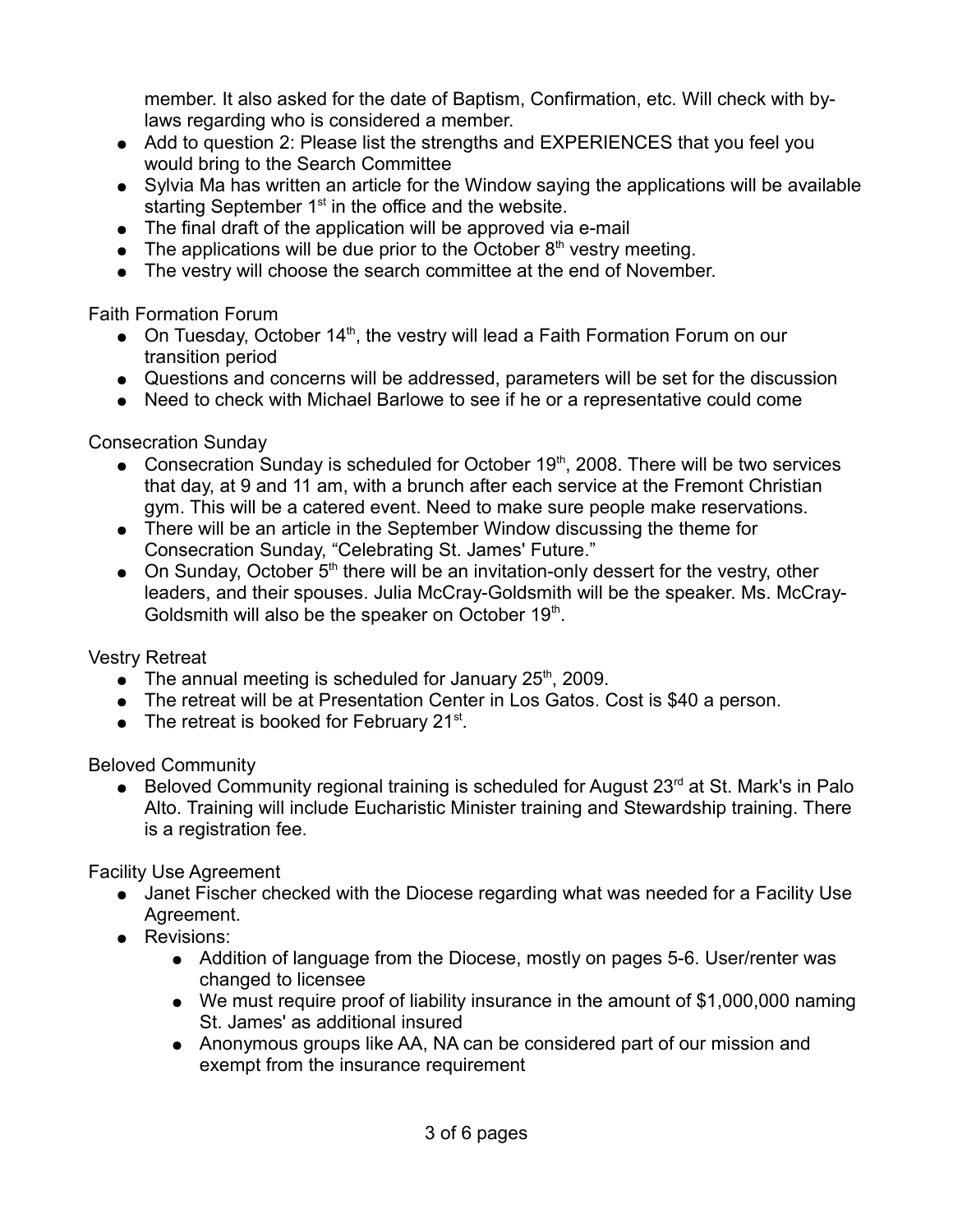- St. James' is not supposed to be making a profit. Money collected should only be for cleaning, wear and tear, supplies, etc.
- We cannot have an open-ended contract. We can only make a contract for one year, renewable every year.
- Need to emphasize no smoking. Add statement regarding no smoking to cover letter
- $\bullet$  Page 3, item 12d EMERGENCY telephone availability
- Page 2, item  $6 no$  decorations should be attached to the altar.
- Donation schedule it was suggested to add line item for use of church for profit and non-profit, \$25 a month for use of meeting space, \$200 a month for use of church space
- What if a parishioner has an event? The event is considered an inside entity if the whole church is invited, an outside event if it is a private party. Parishioner could get a rider on their homeowner's insurance.
- Suggested to leave fees as is for now, and leave fee discussion until contracts are updated next October
- Need two complete schedules one for church use, one for parish hall/meeting rooms
- It was suggested that for use of the church the request go through senior or junior warden.

#### Concrete Work

- The winning bid for the concrete work was Dryco Construction of Fremont. Final cost is \$26,995.
- The vestry voted via e-mail to approve funding for the concrete work. The project will be funded with \$16,995 from the Building Fund and \$10,000 borrowed from the Special Interest Fund. The repayment schedule is up to \$2000 per month beginning August 1, 2008.

# Bathrooms

- The vestry voted via e-mail for the contractor for the bathroom renovation project. Out of the Woods owned by Charlie Paratore provided the winning bid of \$25,000.
- The vestry voted via e-mail to approve funding for the bathroom renovation. The project will be funded with \$11,000 from the Bathroom Renovation Fund, \$4000 from the Building Fund, and \$10,000 borrowed from the Special Interest Fund. The repayment schedule is at the end of each month to move any money collected in the Bathroom Renovation Fund to pay back the loan in Special Interest, and pay up to \$2000 per month from the Building Fund to the Special Interest Fund beginning January 1, 2009.
- While work is going on please use the bathrooms in the Parish Hall. Will try to keep one bathroom open in the Big Church.

#### **Minutes**

- The minutes of the July 10, 2008 vestry meeting were approved as presented.
- The minutes of the Exit Mutual Ministry Review Notes (for vestry use only) were approved as presented.

Treasurer's Report

• Concrete work had not been paid for at the time of this report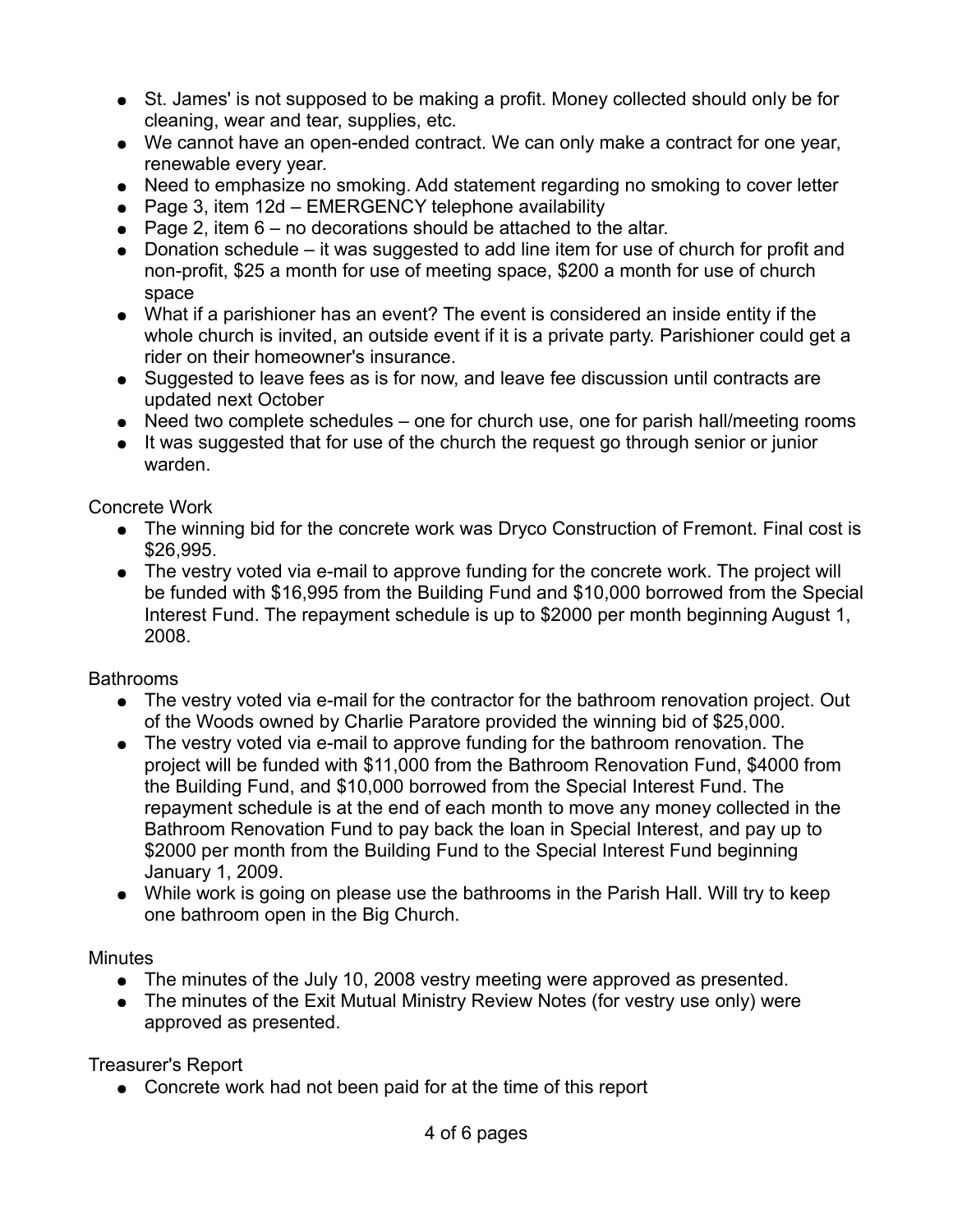- We have \$401 more than we budgeted for.
- Endowment Board
	- Endowment Board Statement of Activities was prepared by Chris Lubwama.
	- Motion was made to accept the Second Quarter Financial Report of the Endowment Board. Moved and seconded. Motion passed.
- Auditor's Report
	- Motion was made to accept the auditor's report. Moved and seconded. Motion passed.
- Contributions to Bob's gift: \$865 for gift, \$395.01 for BBQ, \$95 birthday money for bathroom

# Cluster Reports

Lead Team – as submitted

- There is still \$655 remaining after the purchase of the other gifts (afghan, St. James' baseball cap and a digital photo frame) for Bob. The money will be used to purchase gift cards for him.
- There were 175 people at Bob's last service

Parish Life – as submitted

- The sign up sheet for the Ice Cream Social is on the Parish Life bulletin board
- The Round-up has been postponed.
- Available for lunch is coordinated by Sylvia Ma and Meg Williams

Social Ministries and Congregational Care

- Have started a phone message monitoring system. The office answering machine is checked every evening and weekend for requests for a Eucharistic Visitor or pastoral care.
- Loving Hands brought over 52 hearing aid bags for Johanne LaRocque to go to Mexico.

Worship and Faith Formation

- Disciple Builders is now called Faith Formation
- $\bullet$  The website discussion is scheduled for October  $5<sup>th</sup>$ .
- $\bullet$  First rehearsal for the choir is September  $3^{rd}$ .

**Facilities** 

- Concrete work was completed on August  $1<sup>st</sup>$ , 2008.
- $\bullet$  Bathroom renovations were begun on August 11<sup>th</sup>.
- The sexton had his three-month review with Barbara Dabney.
- Dealing with water leaks in the sinks.
- Miscellaneous work to finish the concrete project, such as pavers. Etc.

Communications and Evangelism

● The vestry received a copy of the information provided in the tri-fold information folder. Please make corrections and send back to Jim McConnell.